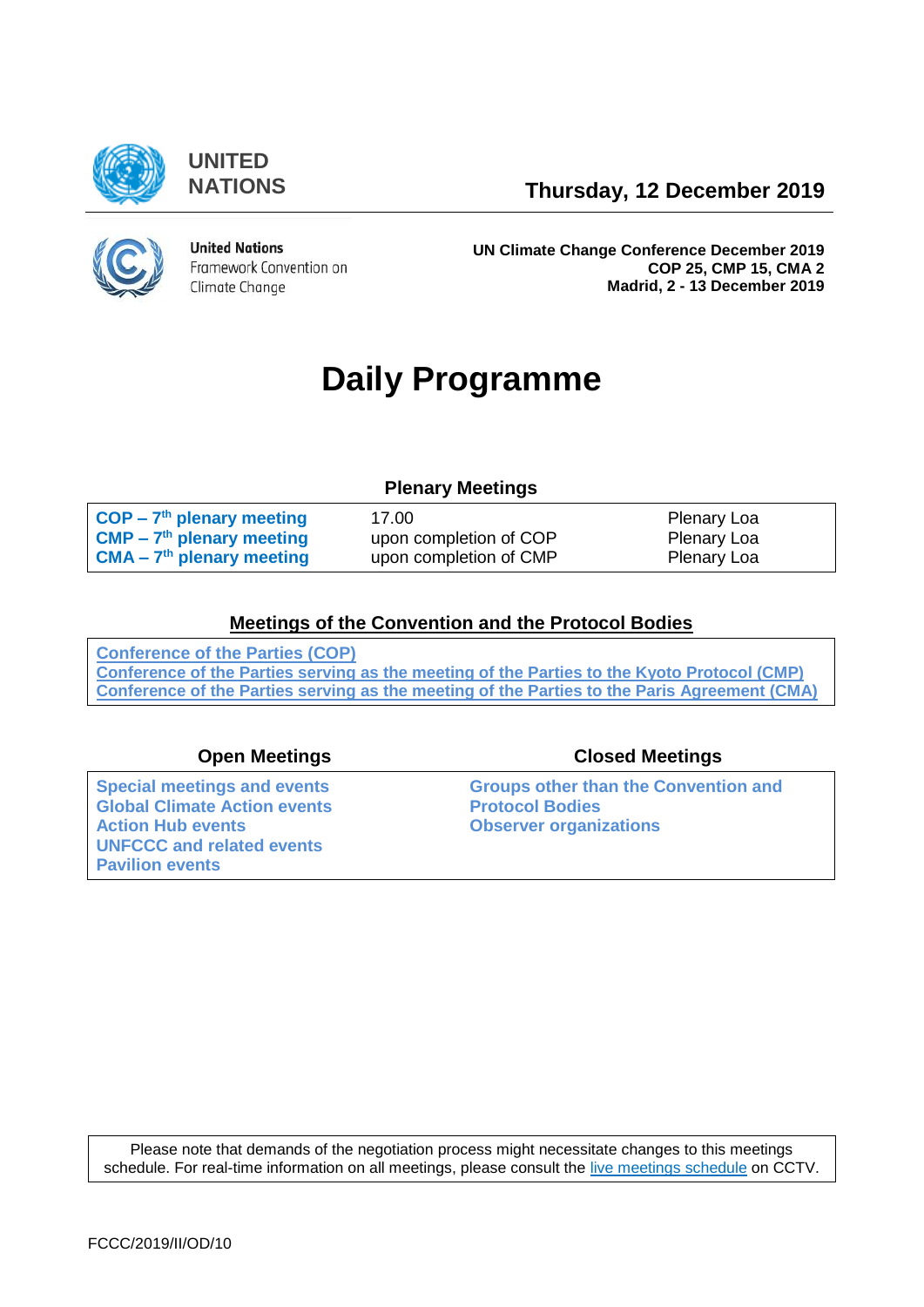### <span id="page-1-1"></span>**Conference of the Parties serving as the meeting of the Parties to the Kyoto Protocol (CMP)**

Click [here](https://unfccc.int/event/cmp-15) for the full CMP agenda, all corresponding documents, and information on organizational matters relating to the CMP. Please consult CCTV for the latest [meetings schedule.](https://grandreserva.unfccc.int/grandreserva/public/schedule)

### <span id="page-1-2"></span>**Conference of the Parties serving as the meeting of the Parties to the Paris Agreement (CMA)**

#### **upon completion of CMP plenary 7th meeting**

Click [here](https://unfccc.int/event/cma-2) for the full CMA agenda, all corresponding documents, and information on organizational matters relating to the CMA. Please consult CCTV for the latest [meetings schedule.](https://grandreserva.unfccc.int/grandreserva/public/schedule)

(Open to all participants)



<span id="page-1-0"></span>

**Plenary Loa**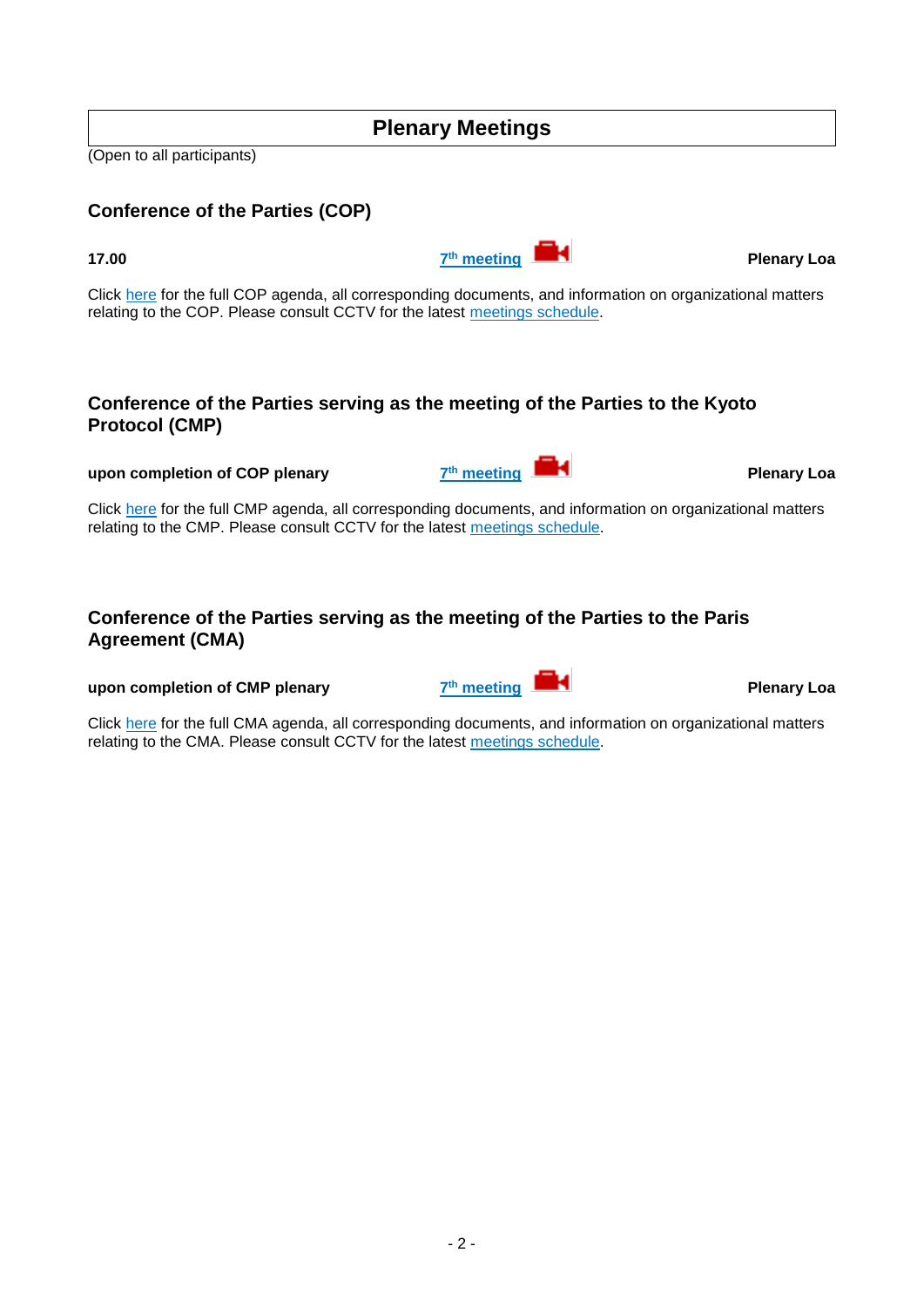### <span id="page-2-0"></span>**Special meetings and events**

10.00 – 12.30 The Climate Action for Jobs initiative Torres del Paine

At the United Nations Climate Action Summit 2019, some 46 countries made commitments to support a just ecological transition. The Climate Action for Jobs initiative follows up on this initiative and provides a roadmap to boost climate action, ensuring that people's jobs and well-being are at the center of the transition to a carbon-neutral and climate-resilient economy. The event is organized by Spain and will present the Climate Action for Jobs Initiative as well as a presentation of the Just Transition Strategy in Spain.

Key speakers at the session include, the United Nations Secretary-General, António Guterres, the High-Level Champion of Chile, Gonzalo Muñoz, Spanish Minister for the Ecological Transition, Teresa Ribera, and Spanish Minister of Labour, Migration and Social Security, Magdalena Valerio among others.

11.00 – 12.15 UN Heads of Organizations Leadership Dialogue: Meeting Room 25 Turning the tide on deforestation

Join the Heads of UN Organizations to discuss how, together, we can turn the tide on deforestation. They will be engaging in an interactive Leadership Dialogue to articulate solutions for the achievement of zero net deforestation. Participating organizations: UNFCCC, UN DESA, UNEP, FAO, UNDP, UNCCD and GEF. Meeting is open to all Parties and observers.

| $12.00 - 13.00$ | Briefing of the Special Envoy for the 2019 Climate | Meeting Room 13 |
|-----------------|----------------------------------------------------|-----------------|
|                 | Action Summit on outcomes of the Summit            |                 |

### <span id="page-2-1"></span>**Global Climate Action events**

11.30 – 13.00 Enhancing resource efficiency and reducing material San Pedro de Atacama footprint to meet climate commitments

Hosted by the One Planet Network, International Resource Panel and UNFCCC. Speakers at this event will demonstrate the contribution of increased resource efficiency to climate mitigation and the importance of applying resource efficiency policies and strategies to achieve the Paris Agreement goals. It will showcase the scientific evidence, as well as policies and actions taken to decrease the material footprint of the economy while also accelerating the reduction of GHG emissions.

16.00 – 17.30 High-level intergenerational Dialogue on Youth Meeting Room 27 and NDCs

An intergenerational discussion between youth delegates and policy-makers on the importance of including youth perspectives in the design of NDCs. This event will look at the challenges and opportunities for enhancing the voice of youth, and in particular the challenges that young people from developing countries face when participating in multilateral processes.

## <span id="page-2-2"></span>**Action Hub events**

10.00 – 10.45 Climate Neutral Now Special Event Action Hub

This event will recognize efforts by companies that are achieving real results in transitioning to climate neutrality. This event will showcase the four winning projects of the 2019 UN Global Climate Action Awards, under the Climate Neutral Now focus area.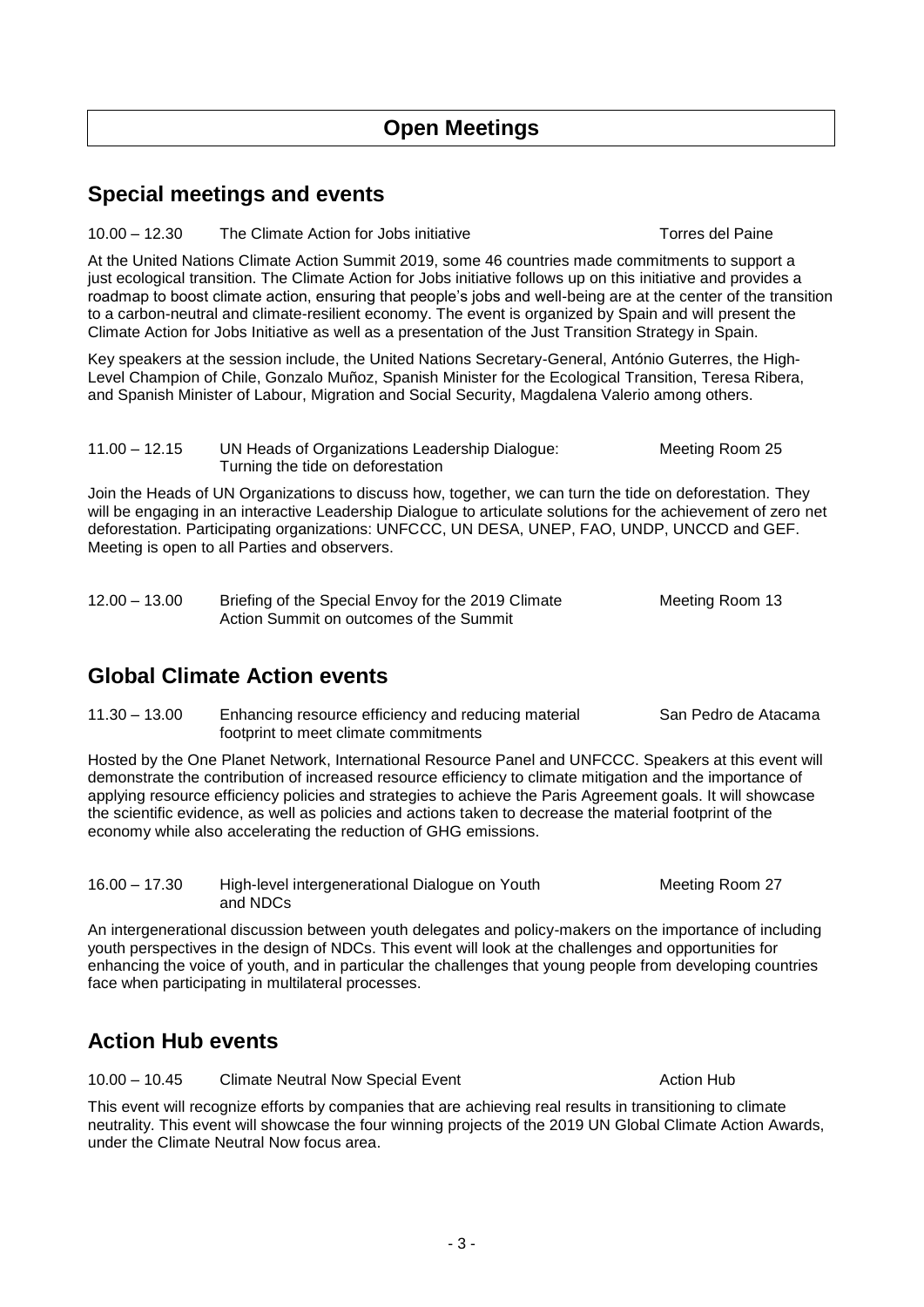#### 11.00 – 11.45 Achieving Climate Justice Through Education: Action Hub Young Climathon in Chile

In the middle of the recent Chilean social movement, a team of experts immersed in the social and ecological problems of Linares, one of the poorest cities in the country. The session will show the outputs of this work, how climate injustice can be addressed from below, and how the creative power of the new generations can contribute to the solution.

| $12.00 - 12.45$ | Bringing People Together for Climate: | Action Hub |
|-----------------|---------------------------------------|------------|
|                 | The Role of the Events Industry       |            |
|                 |                                       |            |

Events contribute significantly to global GHG emissions, but without getting people together across the world, progress on climate action – and almost any other human activity – is not possible. So, how do we make events more sustainable?

15.00 – 15.45 Courage and Commitment for the Climate – Surfing, The Action Hub Sustainability, and UNFCCC Sports for Climate Action

This event will propose an engaging discussion and description of the importance of the climate on our ocean, the impacts on surfing, and the World Surf League's initiative to go carbon neutral as part of the UN Sports for Climate Action framework.

16.00 – 16.45 Q&A session on the Regional Climate Weeks Action Hub

This event is meant to provide a space for the audience to ask questions and information about the Regional Climate Weeks in Africa, Latin-America and the Caribbean (LAC), Asia-Pacific, and the Middle East and North Africa (MENA).

17.00 – 17.45 The 2051 Munich Climate Conference Action Hub

The event organized by theater-makers will propose a journey through time. A fictional situation is set to look back from the year 2051 on the time when the Paris Agreement took effect. The event aims to understand and promote science and decision making in a future past: today.

### <span id="page-3-0"></span>**UNFCCC and related events**

13.15 – 14.45 **UNFCCC:** Adaptation Committee: Side Event Room 3 Overview of adaptation under the UNFCCC

Click [here](https://seors.unfccc.int/applications/seors/reports/events_list.html?session_id=COP%2025) for further information on today's UNFCCC and related side events.

### <span id="page-3-1"></span>**Pavilion events**

Besides the official side events coordinated by the UNFCCC secretariat, Parties and observer organizations often organize their own events relating to the climate change negotiation process within different Pavilions.

For further information about the pavilions and the events scheduled there, please click [here.](https://unfccc.int/process-and-meetings/conferences/un-climate-change-conference-december-2019/events/pavilions-at-cop-25)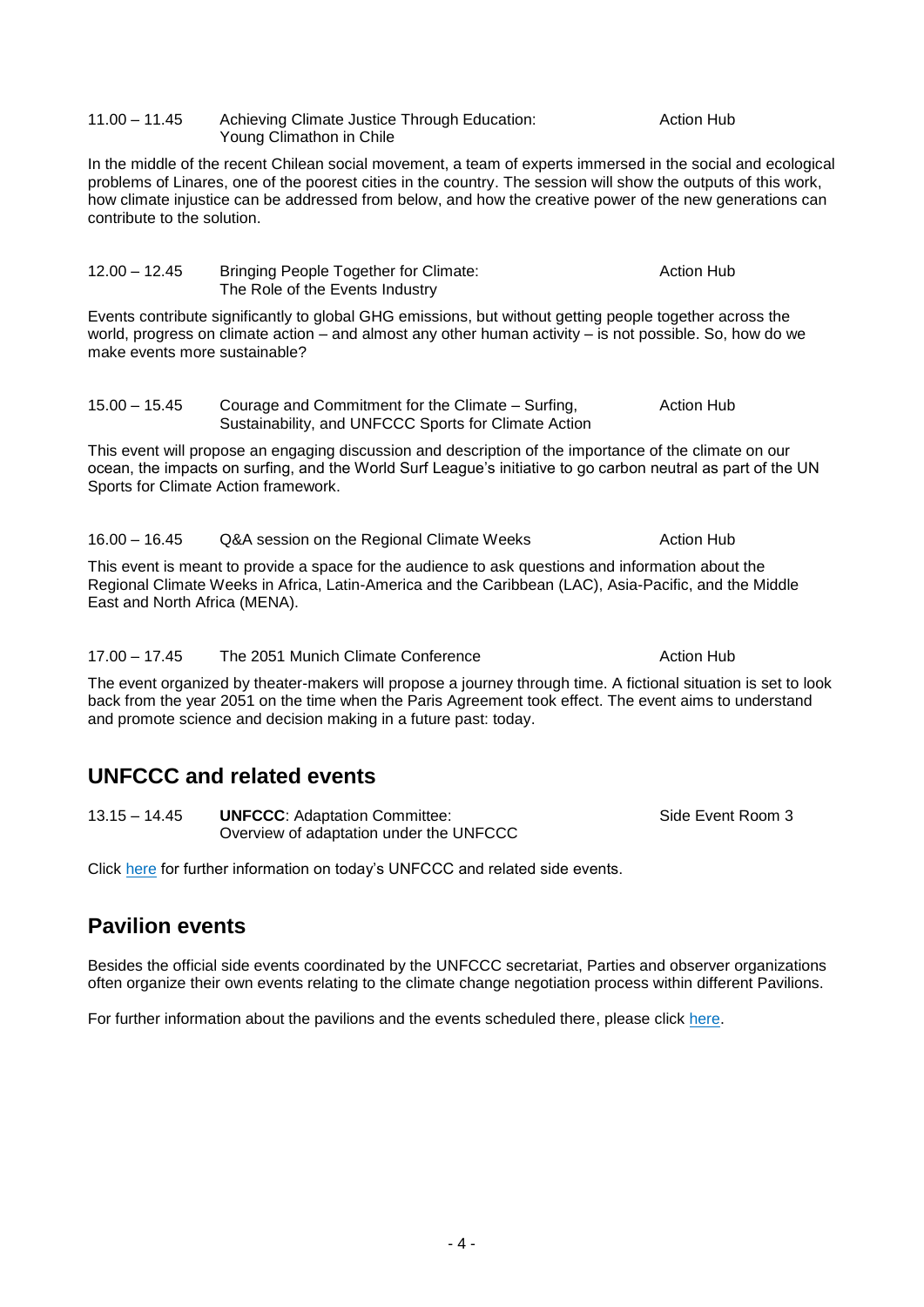### <span id="page-4-0"></span>**Groups other than the Convention and Protocol Bodies**

Participants are kindly requested to consult the [CCTV monitors](https://grandreserva.unfccc.int/grandreserva/public/schedule) for any further changes or updates.

| $08.00 - 09.00$ | African Group                                               | Meeting Room 25      |
|-----------------|-------------------------------------------------------------|----------------------|
| $08.00 - 09.00$ | <b>Least Developed Countries</b>                            | Meeting Room 20      |
| $08.00 - 09.00$ | <b>Small Island Developing States</b>                       | Meeting Room 26      |
| $08.00 - 09.00$ | Independent Association for Latin America and the Caribbean | Meeting Room 8       |
| $09.00 - 10.00$ | Group of 77 and China                                       | Plenary Baker        |
| $09.00 - 10.00$ | <b>Environmental Integrity Group</b>                        | Meeting Room 16      |
| $13.00 - 14.00$ | Arab Group                                                  | Meeting Room 10      |
| $13.00 - 14.00$ | <b>Coalition for Rainforest Nations</b>                     | Meeting Room 15      |
| $13.00 - 14.00$ | Least Developed Countries                                   | Meeting Room 3       |
| $14.00 - 15.00$ | Group of 77 and China                                       | <b>Plenary Baker</b> |
| $18.00 - 19.00$ | African Group                                               | Meeting Room 25      |
| $18.00 - 19.00$ | <b>Small Island Developing States</b>                       | Meeting Room 26      |
| $18.00 - 19.00$ | Like-Minded Developing Countries                            | Meeting Room 8       |
| $19.00 - 20.00$ | <b>Least Developed Countries</b>                            | Meeting Room 3       |

### <span id="page-4-1"></span>**Meetings of observer organizations**

Participants are kindly requested to consult the [CCTV monitors](https://grandreserva.unfccc.int/grandreserva/public/schedule) for any further changes or updates.

| $09.00 - 10.00$ | Business and industry non-governmental<br>organizations (BINGO)      | Side Event Room 1    |
|-----------------|----------------------------------------------------------------------|----------------------|
| $09.00 - 10.00$ | Indigenous peoples organizations (IPO)                               | Side Event Room 2    |
| $09.00 - 10.00$ | Women and gender constituency (WGC)                                  | Side Event Room 3    |
| $09.00 - 10.00$ | Farmers and agricultural non-governmental<br>organizations (Farmers) | Side Event Room 4    |
| $09.00 - 10.00$ | Youth non-governmental organizations (YOUNGO)                        | Side Event Room 5    |
| $09.00 - 10.00$ | Environmental non-governmental organizations (ENGO)                  | Side Event Room 6    |
| $09.00 - 10.00$ | Trade union non-governmental organizations (TUNGO)                   | San Pedro de Atacama |
| $09.00 - 10.00$ | Research and independent non-governmental<br>organizations (RINGO)   | Torres del Paine     |
| $09.00 - 10.00$ | Local government and municipal authorities (LGMA)                    | <b>Action Hub</b>    |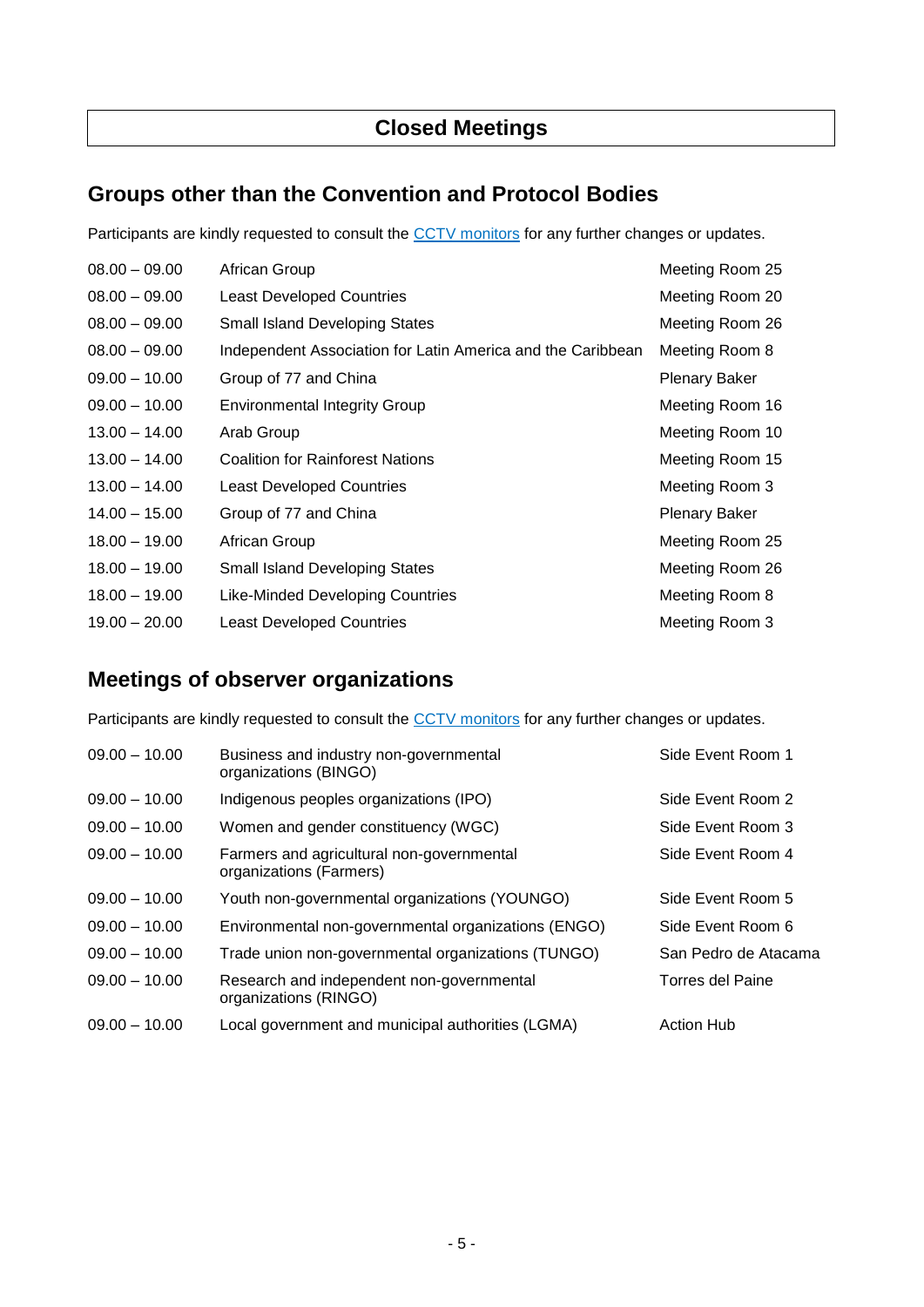### **Announcements**

#### **Audio and video recordings**

Please note that audio and video recordings by Party or observer organization delegations during open and closed official meetings is **not** permitted. The secretariat provides full audio and video recordings for all official open plenary meetings in audio format and webcast on the Internet. All webcast recordings are available on the [UNFCCC](https://unfccc-cop25.streamworld.de/live) website.

#### **The Green Zone**

Please consult the [COP 25 Host Country website](https://www.ifema.es/en/cop25) for any information on the [Green Zone.](https://www.miteco.gob.es/en/cop25/zona-verde/) Please note that capacity in the Green Zone is limited and entrance may be restricted to control the flow of crowds. Check the CCTV for information about access to the Green Zone.

#### **Private group visits offered by the regional government of Madrid**

The regional government of Madrid is offering private group visits for the following museums and the Royal Theatre:

#### **Museo Thyssen**

Thursday, 12 December 2019 at 19.30 hrs.

– Temporary exhibition: "Los Impresionistas y la fotografía" (Impressionism and photography)

– 8 groups à 20 people each

#### **Teatro Real**

Friday, 13 December 2019 at 10.00 hrs. – Guided visit for a group up to 40 people

All visits are free of charge.

Participants interested in the visits should send an email to [laura.martinez.cerro@madrid.org](mailto:laura.martinez.cerro@madrid.org) as soon as possible in order to allow the organizers to make all arrangements in a timely manner and to confirm the visits.

#### **Distribution of olive oil**

Party delegates are invited to retrieve a bottle of olive oil at the Information Desk in Hall 4, Sala Goya. The olive oil will be distributed daily from 10.00 to 18.00 hrs. on a first-come, first-served basis.

#### **Welcome Pack for COP 25**

All conference participants are invited to retrieve their welcome pack at the Information Desk in Hall 4, Sala Goya.

The welcome pack will be distributed daily from 10.00 to 17.00 hrs. Participants are invited to use the reusable water bottle to freely get water from all water dispensers throughout the conference venue.

#### **Survey on the Quality of Conference Services at UNFCCC Sessions (External Client Survey)**

The secretariat is committed to providing high-quality conference services that fulfil the demands and requirements of UNFCCC sessions. To help determine the extent to which the secretariat is able to respond to your needs and to further improve the quality of conference services provided, the secretariat has launched a client survey for the United Nations Climate Change Conference 2019 (COP 25).

We would like to ask for your feedback on the services provided at COP 25 by completing the online survey available here: [https://www.surveymonkey.de/r/unfcccMadrid2019.](https://www.surveymonkey.de/r/unfcccMadrid2019)

It is estimated that participating in the survey should only take around 10 minutes of your time. For your convenience, the survey will be available online until 31 December 2019.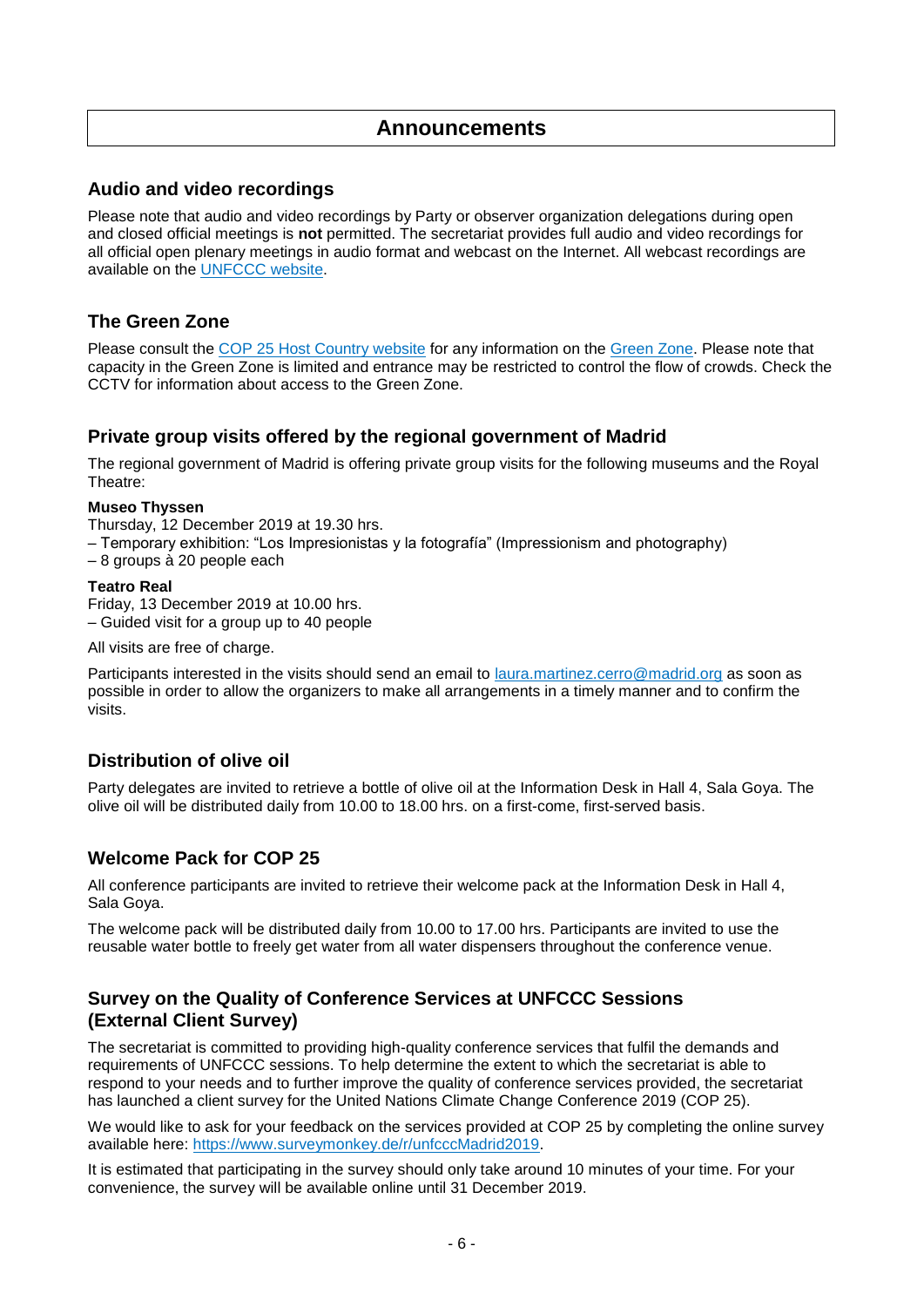### **Useful Information**

#### **Election of officers of bodies under the Convention and the Protocol**

Please consult the [UNFCCC elections website](https://unfccc.int/process-and-meetings/bodies/the-big-picture/election-and-membership) for the latest information on election procedures and daily updates of election nominations and election results.

#### **Press briefings**

The live daily schedule of press briefings is available [here.](https://unfccc.int/calendar) Please consult the [CCTV monitors](https://grandreserva.unfccc.int/grandreserva/public/schedule) for changes or updates.

### **List of participants**

The provisional list of registered participants is available on the [UNFCCC website.](https://unfccc.int/sites/default/files/resource/COP%2025_Provisional%20List%20of%20Participants.pdf)

#### **Document Services**

Participants will be able to access documents prepared for and during the session in the following ways:

[documents counter](https://unfccc.int/process-and-meetings/conferences/un-climate-change-conference-december-2019/information-for-cop-25-participants-a-z#eq-12)

#### **Electronically Print**

- via the UNFCCC website:<br>  $\circ$  COP 25
	-
	- o [CMP 15](https://unfccc.int/event/cmp-15)
	- o [CMA 2](https://unfccc.int/event/cma-2)
	- o [SBSTA 51](https://unfccc.int/event/sbsta-51)
	- o [SBI 51](https://unfccc.int/event/sbi-51)
- via the "UN Climate Change app", available in the [Google](https://play.google.com/store/apps/details?id=unfccc.negotiator) and **iTunes** stores

#### **UN Climate Change's channels bring you all the information about the conference**

Official website in [English,](http://unfccc.int/) [French](https://unfccc.int/fr) and [Spanish](https://unfccc.int/es)

UNFCCC on [Twitter,](https://twitter.com/UNFCCC) [français,](https://twitter.com/CCNUCC) [español](https://twitter.com/CMNUCC) UNFCCC Executive Secretary [Patricia Espinosa on Twitter](https://twitter.com/PEspinosaC) UNFCCC on [Facebook](https://www.facebook.com/UNclimatechange/) UNFCCC on [Flickr](https://www.flickr.com/photos/unfccc/) UNFCCC on [LinkedIn](https://www.linkedin.com/company/unfccc?trk=vsrp_companies_res_name&trkInfo=VSRPsearchId%3A1167859571477476909354%2CVSRPtargetId%3A35503%2CVSRPcmpt%3Aprimary) UNFCCC on [Instagram](https://www.instagram.com/unfccc/)

To download the Negotiator App and see the full list of the secretariat's channels click [here.](https://unfccc.int/virtual-participation-cop25)

#### **Web coverage and daily reports of the COP 25 meetings**

The following organizations kindly provide daily web coverage, daily reports and a summary and analysis of COP 25 meetings on their web pages:

[ECO](http://www.climatenetwork.org/eco-newsletters) (by CAN) [ENB](http://enb.iisd.org/climate/cop25/enb) (by IISD) [TWN](http://www.twn.my/title2/climate/climate_updates-briefings.htm) (by TWN)

#### **Logistical information**

Logistical information can be found in the [Information for Participants](https://unfccc.int/process-and-meetings/conferences/un-climate-change-conference-december-2019/information-for-participants-a-z) brochure and on [www.unfccc.int.](https://unfccc.int/cop25) Information includes: availability of meeting rooms; virtual participation; media and press; transport; etc.